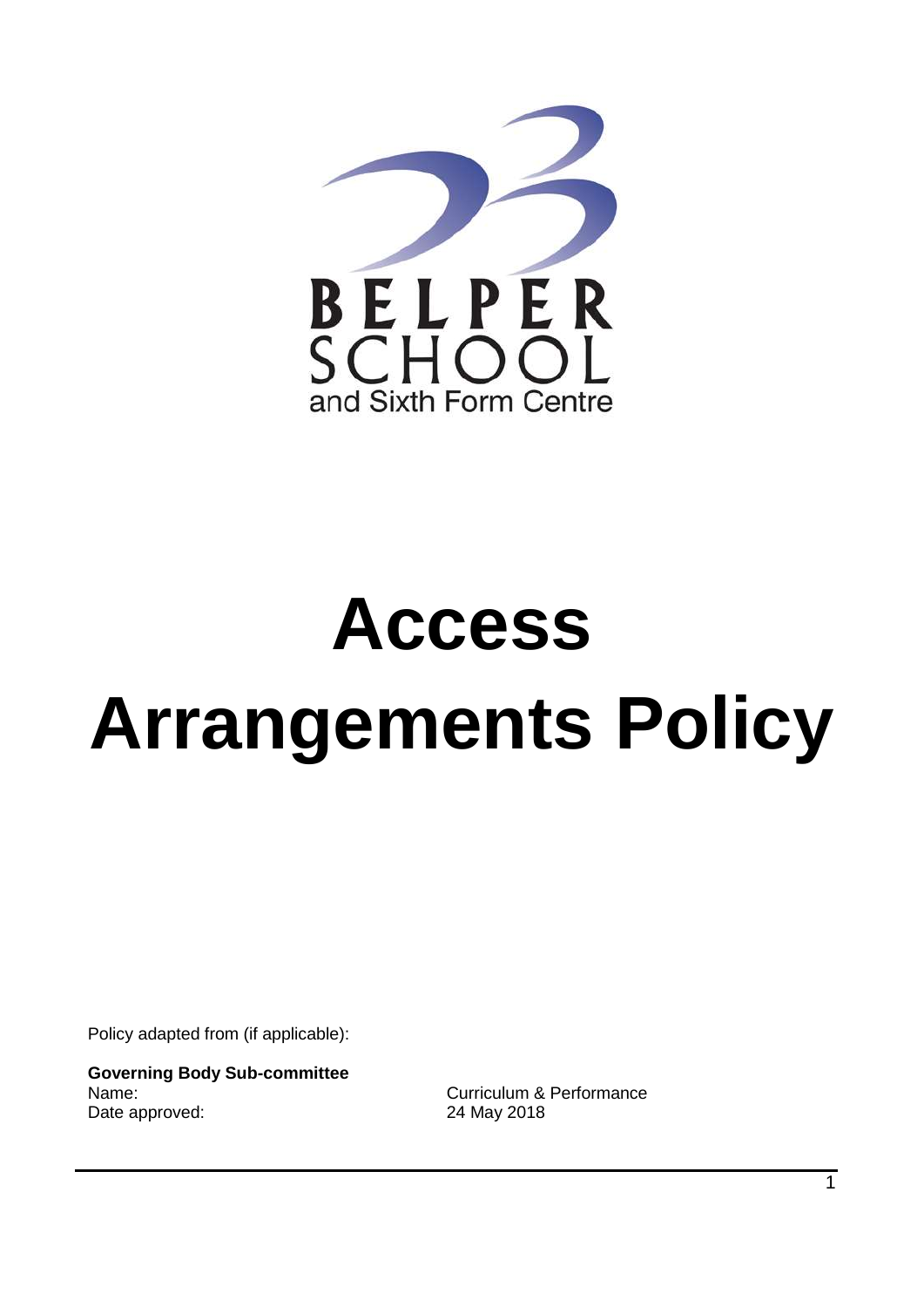

# **Introduction**

This policy should be read on conjunction with the following Belper School policies:

- Equality Plan
- SEND (Special Educational Need and Disabilities) Policy
- Supporting Students with Medical Conditions
- Word Processor Policy

Up to date versions of all these policies are available on the school website

# **What are access arrangements and reasonable adjustments?**

#### **Access arrangements (AA)**

*"Access arrangements are agreed before an assessment. They allow candidates with special educational needs, disabilities or temporary injuries to access the assessment and show what they know and can do without changing the demands of the assessment. The intention behind an access arrangement is to meet the particular needs of an individual candidate without affecting the integrity of the assessment. Access arrangements are the principal way in which awarding bodies comply with the duty under the Equality Act 2010\* to make "reasonable adjustments"."* [\[A](http://www.jcq.org.uk/exams-office/access-arrangements-and-special-consideration/regulations-and-guidance) A *Definitions*, page 3]

## **Reasonable adjustments**

*"The Equality Act 2010 requires an Awarding Body to make reasonable adjustments where a disabled person would be at a substantial disadvantage in undertaking an assessment.*

*A reasonable adjustment for a particular person may be unique to that individual and may not be included in the list of available Access Arrangements.*

*How reasonable the adjustment is will depend on a number of factors including the needs of the disabled candidate/learner. An adjustment may not be considered reasonable if it involves unreasonable costs, timeframes or affects the security or integrity of the assessment.*

*There is no duty on the Awarding Bodies to make any adjustment to the assessment objectives being tested in an assessment."* [\[AA](http://www.jcq.org.uk/exams-office/access-arrangements-and-special-consideration/regulations-and-guidance) *Definitions*, page 3]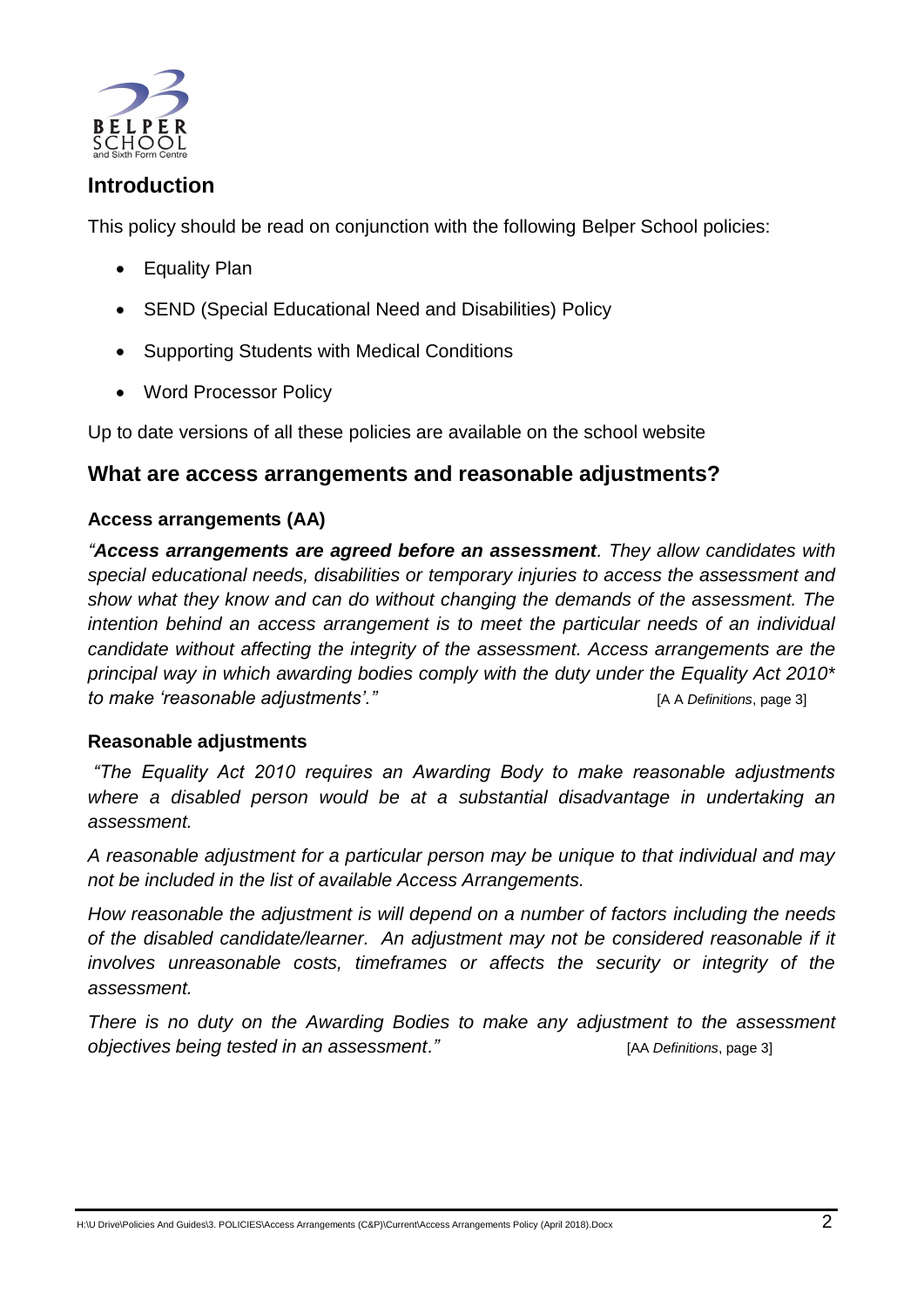

### **Purpose of the policy**

The purpose of this policy is to confirm that Belper School & Sixth Form Centre complies with its *"...obligation to identify the need for, request and implement access arrangements..."* [Joint Council for Qualifications (JCQ) *General Regulations for Approved Centres,* 5.5. This publication is further referred to in this policy as [GR\]](http://www.jcq.org.uk/exams-office/general-regulations).

The policy is annually reviewed to ensure that arrangements are carried out in accordance with the current edition of the JCQ publication *Adjustments for candidates with disabilities and learning difficulties Access Arrangements and Reasonable Adjustments"*. This publication is further referred to in this policy as [AA.](http://www.jcq.org.uk/exams-office/access-arrangements-and-special-consideration/regulations-and-guidance)

#### **The assessment process**

Assessments are carried out by an assessor(s) appointed by the Head of Centre. The assessor(s) is appropriately qualified as required by JCQ regulations in [AA](http://www.jcq.org.uk/exams-office/access-arrangements-and-special-consideration/regulations-and-guidance) 7.3.

#### **The qualification(s) of the current assessor(s)**

The current assessor is Ros Conroy and her qualification is 'IQ Level 7 Organisation Postgraduate Award of Proficiency in Assessment for Access Arrangements' (PAPAA)

#### **Checking the qualification(s) of the assessor(s)**

The school has facilitated a member of staff acquiring the relevant qualifications and she had been appointed by the Head of Centre to this role. This qualification has been confirmed with the relevant awarding body. A record of this is held with the approved Access Arrangement record in the Exam Office ready for inspection.

In Belper School the SENCO (Special Educational Needs Co-ordinator) works in conjunction with the assessor to gather all the relevant supporting evidence, completing and validating the applications made on behalf of our students. This is good practice to ensure quality assurance of this process.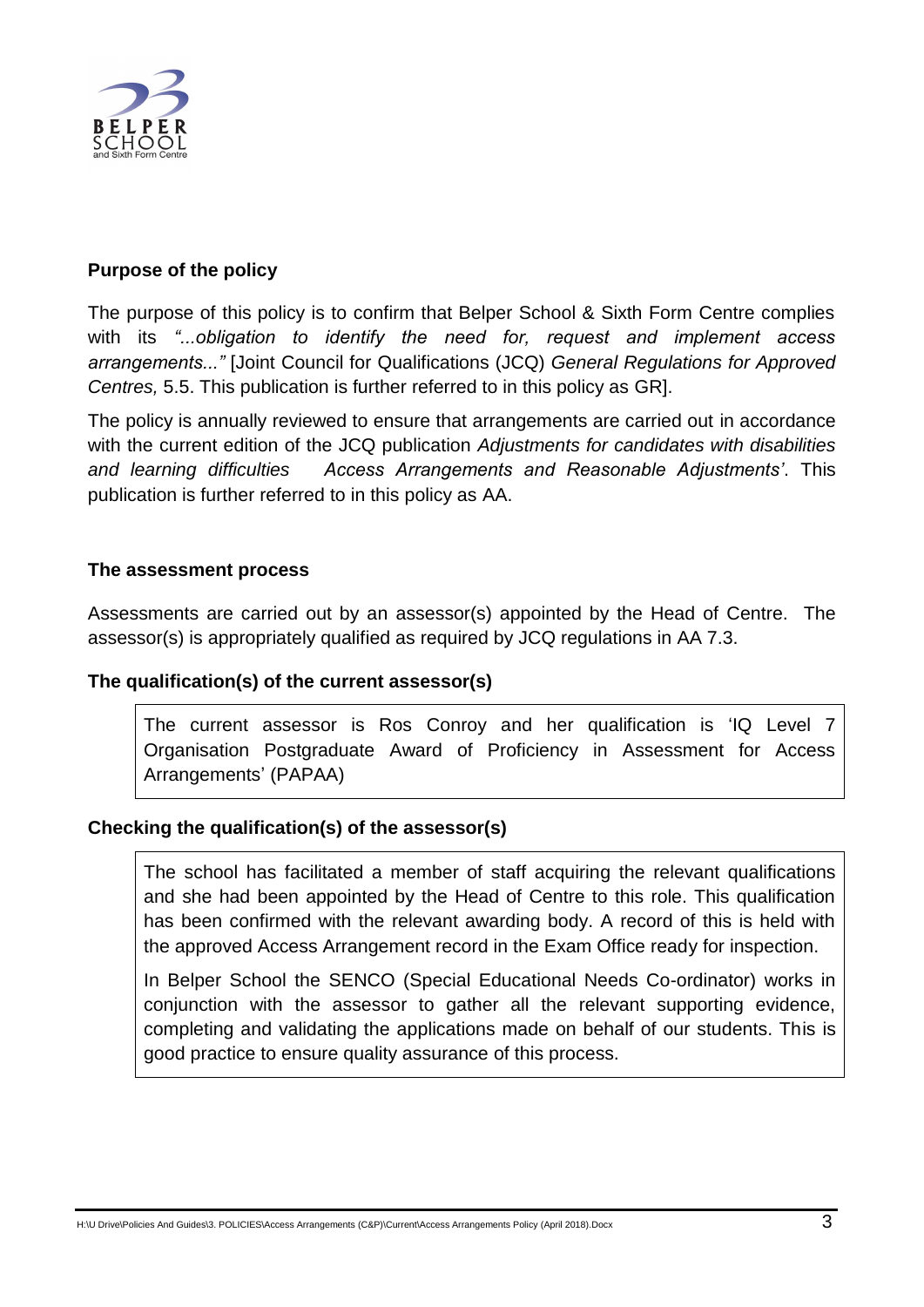

#### **How the assessment process is administered**

Students are identified for access arrangements by various means. Those with arrangements in place for KS2 are identified on transfer. Other students are identified as part of the Y7 assessment screening process that takes place on entry to the school. In all cases subject teachers are made aware of the students possible needs within the classroom.

It is for subject teachers to confirm the student's usual way of working within the classroom and evidence how this enables the student to adequately and fairly demonstrate their abilities. A clear picture of need must be established around the student.

Some student needs are not apparent during the assessment screening process. In these cases, the subject teachers contact the Learning Support Department to make them aware of the student's usual way of working within the class.

In all cases the student's needs are then further assessed by the school's assessor to confirm that they meet the appropriate level's required for access arrangements to be applied for.

#### Note for **private candidates** the centre must

"...undertake the necessary and appropriate steps to gather an appropriate picture of need and demonstrate normal way of working for a private candidate. **This includes distance learners and home educated students**. The centre, where required, **must** lead on the assessment process. The candidate **must** be assessed by the centre's appointed assessor. " [\[GR](http://www.jcq.org.uk/exams-office/general-regulations) 5.4]

#### **Recording evidence of need**

Evidence of student need is recorded on Form 8 – JCQ/AA/LD (Learning Difficulties) Profile of Learning Difficulties. Section A of this form is completed by the SENCO and a skeleton outline must be completed prior to assessment of the candidate and completion of Section C. The evidence needed for private candidates must be recorded in the same way.

This form can be supported by the following supplementary evidence (please note this is not an exhaustive list):

- Emails from subject/support staff
- Centre devised recording of needs observed by subject teachers
- Centre devised test recording sheets identifying impact of access arrangement under test conditions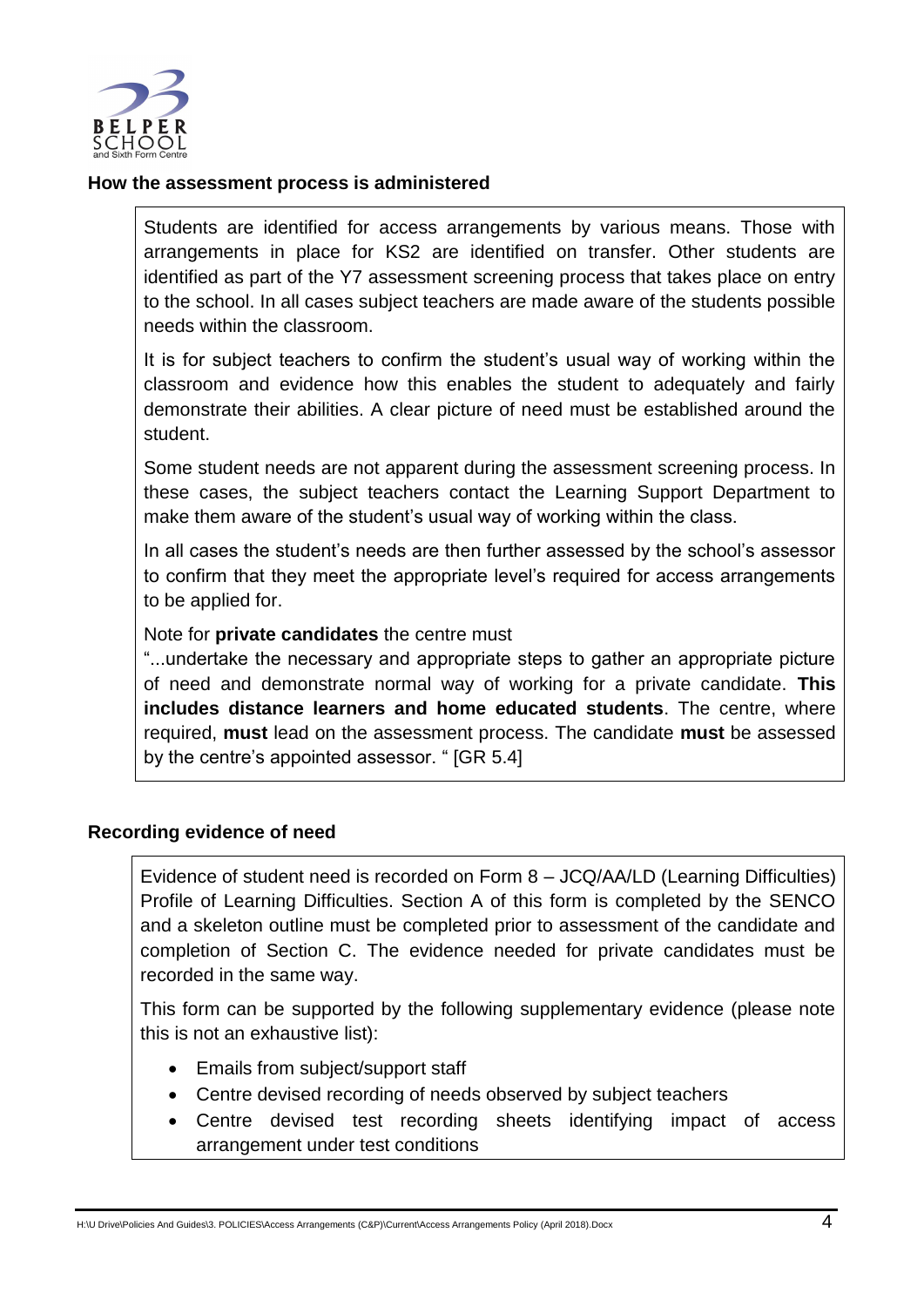

- Reports from external medical agencies e.g. Child and Adolescent Mental Health (CAMHS), Speech & Language etc.
- Reports from external Local Authority agencies e.g. Educational Psychologist, Disability Outreach Teachers
- Private commissioned assessments (although those taking place during the secondary phase of education must be done in consultation with the school)

*Where a privately commissioned report, or a report from an external professional, is rejected by a centre, the Head of Centre or the SENCO should provide a written rationale supporting their decision to the parent/carer.*

[\[AA](http://www.jcq.org.uk/exams-office/access-arrangements-and-special-consideration/regulations-and-guidance) 7.3]

## **Gathering evidence to demonstrate** *normal way of working*

Evidence relating to being able to demonstrate the candidate's *normal way of working* is something that should be gathered throughout the student's school life. Subject teachers will receive transfer information from the Learning Support Department relating to students who received access arrangements during KS2. During the Y7 screening process they will be made aware of other students with the potential to require access arrangements. For those students whose needs develop over the time of their secondary education, or who transfer in from other secondary schools without prior information, subject teachers will need to monitor their progress in the classroom and make the Learning Support Department aware of any observed needs.

Subject teachers can make the Learning Support Department aware of student needs in the following ways

- Emails detailing the *normal way of working*
- In-school assessment feedback forms attached to scripts detailing the impact of the access arrangement

This information will be used to form the *body of evidence* to support the application for access arrangements.

**Private candidates** should still have a *body of evidence* to support their application for access arrangements. This will be gathered via liaison between the SENCO, assessor and the tutor.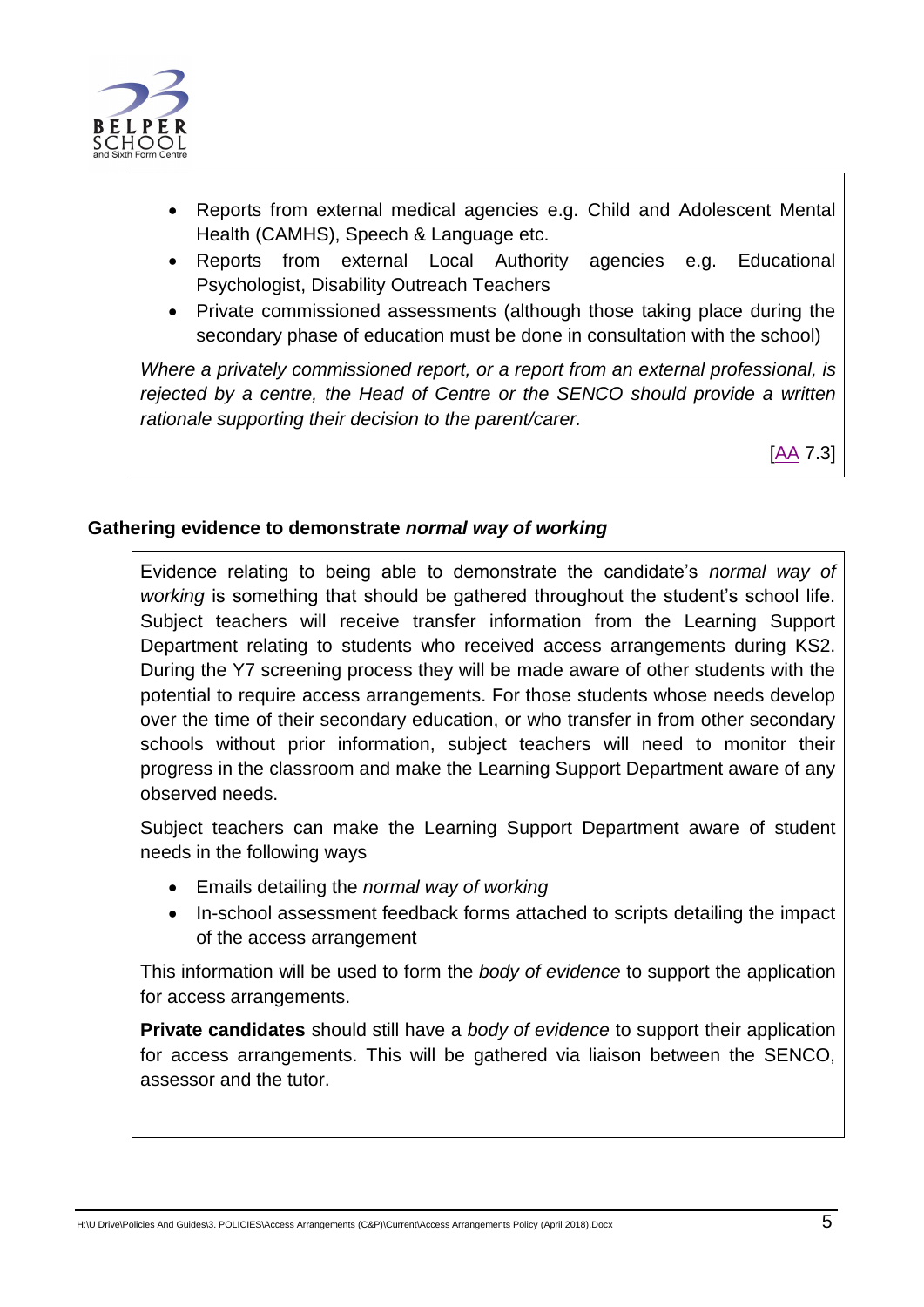

Bear in mind *normal way of working* as defined by JCQ...

*"The arrangement(s) put in place must reflect the support given to the candidate in the centre†, for example:*

- *in the classroom (where appropriate);*
- *working in small groups for reading and/or writing;*
- *literacy support lessons;*
- *literacy intervention strategies;*
- *in internal school tests/examinations;*
- *mock examinations.*

*This is commonly referred to as "normal way of working". For candidates with learning difficulties this is typically the background information recorded within Section A of Form 8 by the SENCO or the assessor working within the centre.* 

*SENCOs and assessors must refer to section 7.6.1, page 87, for information on how to confirm "normal way of working". †The only exception to this is where an arrangement is put in place as a consequence of a temporary injury or impairment ..."* [\[AA](http://www.jcq.org.uk/exams-office/access-arrangements-and-special-consideration/regulations-and-guidance) 4.2]

# **Processing access arrangements**

## **Arrangements requiring awarding body approval**

*Access arrangements online* (AAO) is a tool provided by JCQ member awarding bodies for centres to apply for required access arrangement approval for the qualifications listed on page 2 of [AA.](http://www.jcq.org.uk/exams-office/access-arrangements-and-special-consideration/regulations-and-guidance) This tool also provides the facility to order modified papers for those qualifications listed on page 74.

AAO is accessed by logging in to any of the awarding body secure extranet sites. A single application is required for each candidate regardless of the awarding body used.

In Belper School the process for application using Access arrangements online is the responsibility of the SENCO and assessor together. These applications are submitted as soon after the beginning of the course as possible. The application process is triggered once the SENCO feels a sufficient *body of evidence* has been gathered and that the *normal way of working* has been established.

Access arrangement files containing signed Form 8s, all supporting evidence and record of approved arrangements are kept in the schools Exam Office.

H:\U Drive\Policies And Guides\3. POLICIES\Access Arrangements (C&P)\Current\Access Arrangements Policy (April 2018).Docx 6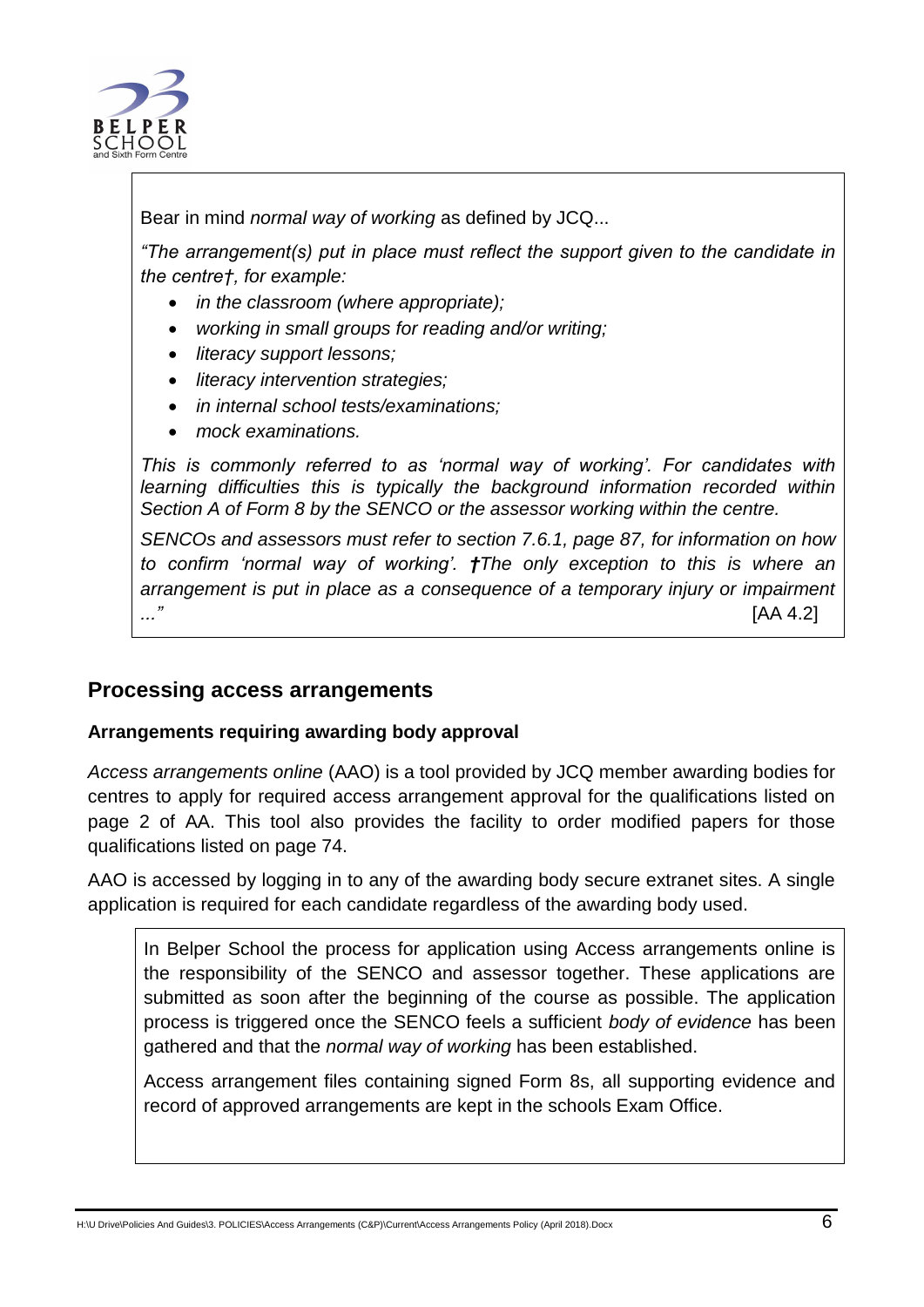

Some access arrangements (atypical ones) may require direct submissions to exam boards. These are also kept with the above mentioned files. Records of all cases that did not gain approval are kept in a separate file, but still in the Exam Office.

#### **Centre-delegated access arrangements**

In Belper School the processes for dealing with centre delegated arrangements (those arrangements which may be granted by the centre and appropriate evidence held on file or those arrangements that do not need to be recorded) is as follows.

The student still requires a *body of evidence* to support the *normal way of working*  for the access arrangement. This can take the form of the following

- Emails detailing the *normal way of working*
- In-school assessment feedback forms attached to scripts detailing the impact of the access arrangement

This arrangement is then recognised by a 'Note to File' on school headed note paper and signed by the SENCO. The Note contains the access arrangement granted, recognition of *normal way of working* and the need to be overcome e.g. illegible handwriting, lack of focus etc.

# **Centre-specific criteria for particular access arrangements**

#### **Word processor policy (exams)**

An exam candidate may be approved the use of a word processor where this is appropriate to the candidate's needs and not simply because this is the candidate's preferred way of working within the centre. An up to date version of school's policy is available on the school website

#### **Separate invigilation within the centre**

A decision where an exam candidate may be approved separate invigilation within the centre will be made by the SENCO. However, this has to be a reasonable adjustment and may be subject to the school's rooming and staffing availability.

The decision will be based on

*"whether the candidate has a substantial and long term impairment which has an adverse effect and the candidate"s normal way of working within the centre."* [\[AA](http://www.jcq.org.uk/exams-office/access-arrangements-and-special-consideration) 5.16]